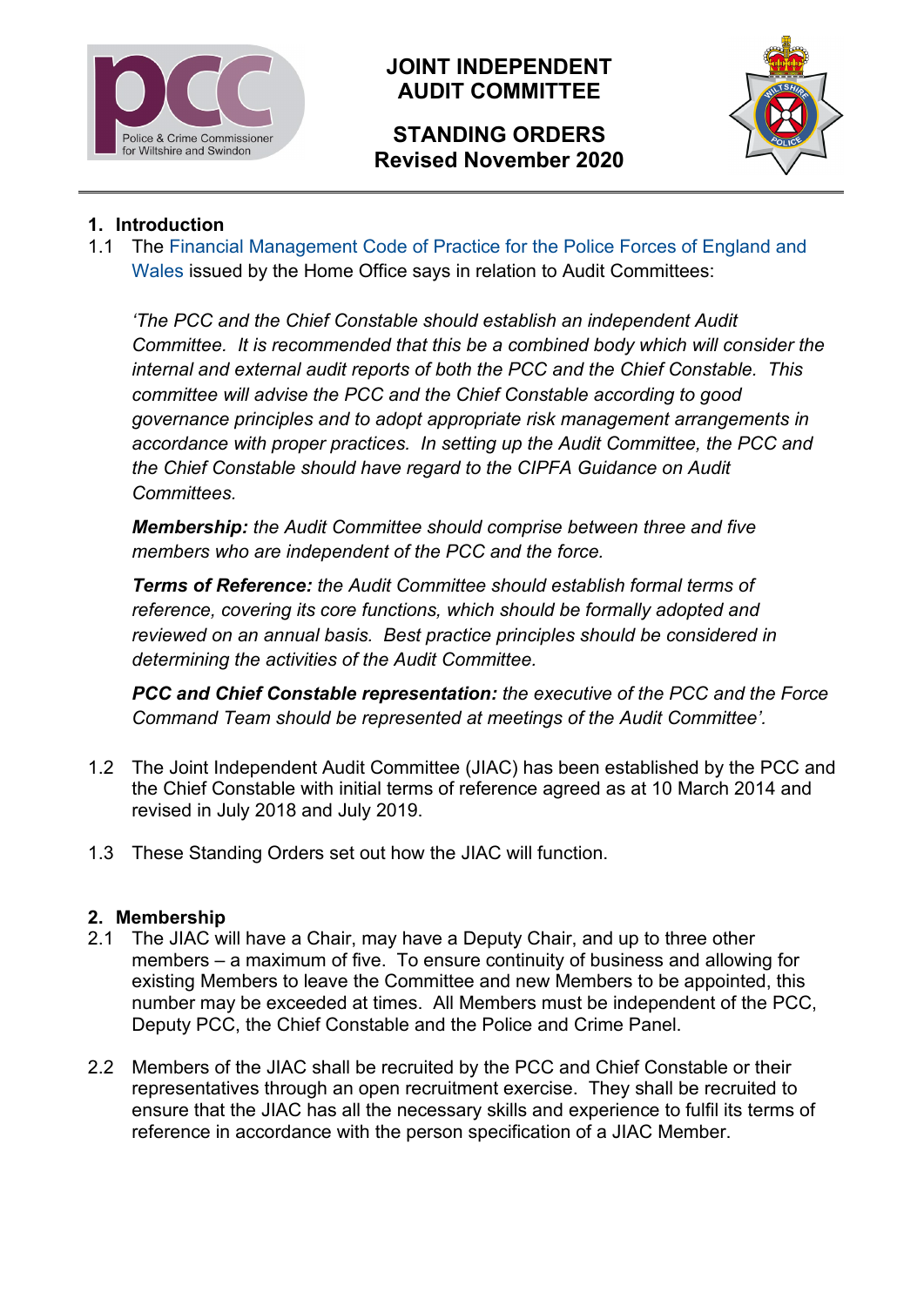- 2.3 To ensure the independence of the JIAC, members shall not be:
	- A standing or ex-PCC, Deputy PCC, or Chief Constable
	- A member or ex-member of a Police and Crime Panel
	- A serving police officer or have served as a police officer within the last eight years
	- A serving member of staff of the Office of the Police and Crime Commissioner or Wiltshire Police
	- An elected or ex-local government councillor or someone who is active in local or national politics
	- A serving officer of any county, city, borough or district councils within the force area
	- An individual who has significant business or personal dealings with the Office of the Police and Crime Commissioner or Wiltshire Police
	- An individual who has a close relationship with or who are close personal associates of the PCC, Deputy PCC, or Chief Constable including immediate family members and as such may not have the requisite level of independence required for JIAC membership
	- An individual removed from a trusteeship of a charity
	- An individual who is under a disqualification order under the Company Directors Disqualification Act
	- A person who has been adjudged bankrupt, or made a composition or arrangement with his creditors
	- A person convicted in the UK, Channel Islands or the Isle of Man of any offence and has had passed on a sentence of imprisonment (whether suspended or not) for a period of not less than three months without the option of a fine, within the last five years prior to their appointment
- 2.4 The Chair of the JIAC will be appointed from the JIAC members by the JIAC each year at its December meeting.
- 2.5 All JIAC members will serve for one three year term with an option to serve for another three year term.
- 2.6 As agreed at the July 2018 review of these Standing Orders to ensure continuity, an exemption to the length of membership of the Committee was granted to current, existing Members. Current Membership is to be extended by either one year, two years, or three years providing an opportunity for the OPCC to recruit new members whilst retaining experienced membership. This exception ends in July 2022.
- 2.7 The usual practice will remain that the term of membership of an individual Member will be from the date security vetting is granted.
- 2.8 The JIAC may appoint a Deputy Chair for one year at its December meeting who would be selected by a vote by members of the JIAC. The Deputy Chair, if appointed, will act as Chair at meetings in the absence of the Chair. If the Chair can no longer continue in this role, the Deputy Chair, if appointed, will act as the Chair until the formal appointment of a new Chair.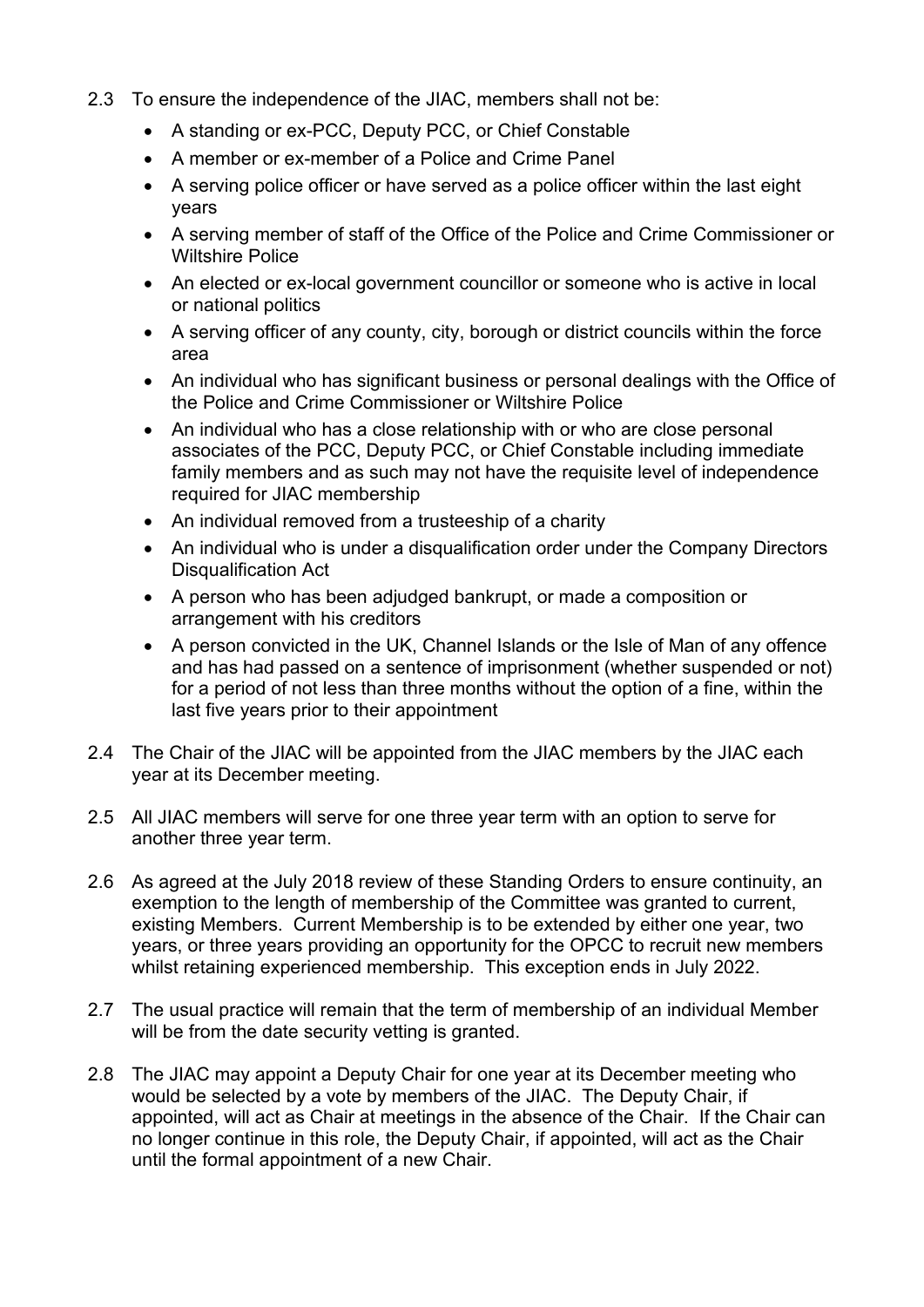- 2.9 Members of the JIAC will be expected to attend training and to develop their skills as required.
- 2.10 In accordance with the JIAC members' code of conduct, each member will be required to record any conflicts of interest in the register of pecuniary and non-pecuniary interests. In addition, JIAC members will be required to disclose any such interests at the commencement of any meeting where there is a need to do so due to the nature of the JIAC agenda, or immediately if they arise unexpectedly in discussion.
- 2.11 The PCC and Chief Constable may give members six months notice in writing to terminate early a term of membership for any reason. Any member may give six months notice to the PCC and Chief Constable to terminate his / her membership early for any reason.

#### **3. Rights**

- 3.1 Only members of the JIAC have the right to vote on matters.
- 3.2 The members of the JIAC will be remunerated and reimbursed for all expenses incurred in the fulfilment of their JIAC duties, roles and responsibilities in accordance with the schedule of allowances and expenses agreed by the PCC and Chief Constable.

#### **4. Frequency and Notice of Meetings**

- 4.1 The JIAC will meet five times in each year in March, June, July, September and December. The calendar of meetings shall be agreed at the start of each year.
- 4.2 Further meetings outside the normal cycle of the JIAC can be convened at the request of the JIAC Chair or any of its members, subject to agreement by the Chair.
- 4.3 The PCC and or Chief Constable may ask the JIAC to convene further meetings to discuss particular issues on which they want the JIAC's advice.
- 4.4 Meetings can be requested by the external or internal auditors where this is considered necessary and on agreement of the JIAC Chair.
- 4.5 Unless otherwise agreed, formal notice of each meeting confirming the venue, time and date together with the agenda of items to be discussed, will be forwarded to each member of the JIAC, any other person required to attend and all other appropriate persons determined by the Chair, no later than five working days before the date of the meeting.
- 4.6 Any meetings held outside the normal cycle of meetings should be convened with a minimum notice of five working days. Extraordinary or urgent meetings may be held with less notice but should be for exceptional matters only, subject to the Chair's agreement and quorum requirements. In this case the agenda and any supporting papers will be sent to the JIAC members and to other attendees at the same time as the meeting notice is sent out, recognising that if the matter is so urgent that there may only be an oral report. If this is the case then this will be identified on the agenda.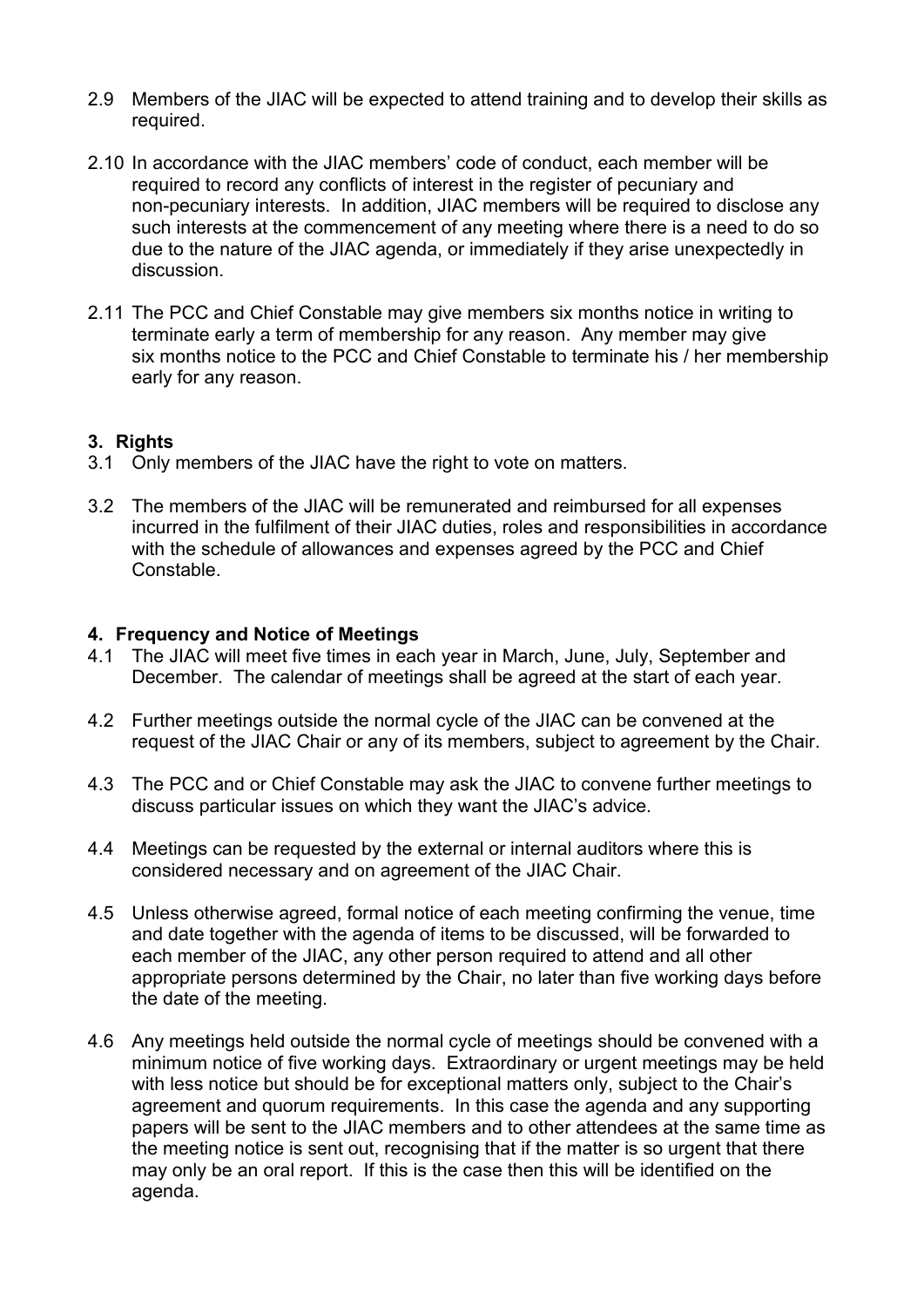#### **5. Attendance at Meetings**

- 5.1 Members of the JIAC are expected to attend all meetings. Regular non-attendance of JIAC members will lead to their removal as a member of the JIAC on agreement by the Chair.
- 5.2 The PCC and Chief Constable, or his nominee from the senior officer group, will attend all meetings of the JIAC, or ensure that they are suitably and appropriately represented, therefore ensuring that the purpose of the JIAC is not compromised and that the members are able to appropriately fulfil their responsibilities. In addition, the Police Reform and Social Responsibility Act 2011, Section 114 of the Local Government Finance Act 1988 and the Audit and Accounts Regulations 2011 assign a number of statutory responsibilities to each of the Chief Finance Officers of the PCC and Chief Constable. Given the nature of these responsibilities it is expected that the Chief Finance Officers of the PCC and the Chief Constable will attend all meetings of the JIAC, or where this is not possible then their nominated representatives.
- 5.3 The Head of Internal Audit and representatives of the external auditor will be invited to attend meetings on a regular basis. The JIAC should meet with the Head of Internal Audit and representatives of the external auditor separately and privately as required by the Committee.
- 5.4 A minimum of three members of the JIAC must be present for the meeting to be deemed quorate, one of whom must be the Chair. In the absence of the Chair an acting Deputy Chair will be agreed from amongst the other members for the period of the Chair's absence.

#### **6. Public Access**

- 6.1 JIAC meetings will be held in public with the matters discussed being placed in the public domain. Where items are considered to contain any exempt information specified in Appendix A to this document, the JIAC may exclude members of the public or press, and will record their reasons for this decision in the public domain.
- 6.2 The Chair reserves the right to refuse or suspend access if there is any security risk to the public or caused by the public or if a member of the public's behaviour is aggressive, rude, disruptive, threatening, violent, illegal or otherwise inappropriate.
- 6.3 A member of the public may not speak or ask questions at the meeting except to address the meeting and present a statement for up to 5 minutes provided always that the statement has been issued to the Chair in advance of the meeting and approved for presentation by the Chair prior to the meeting.
- 6.4 The only routes by which members of the public should contact the JIAC and which will guarantee a response are in writing to the Chair at the Office of the Police and Crime Commissioner's address (postal or electronic). Contact via either of these two methods has administrative support thus ensuring an appropriate level of service can be provided to the public.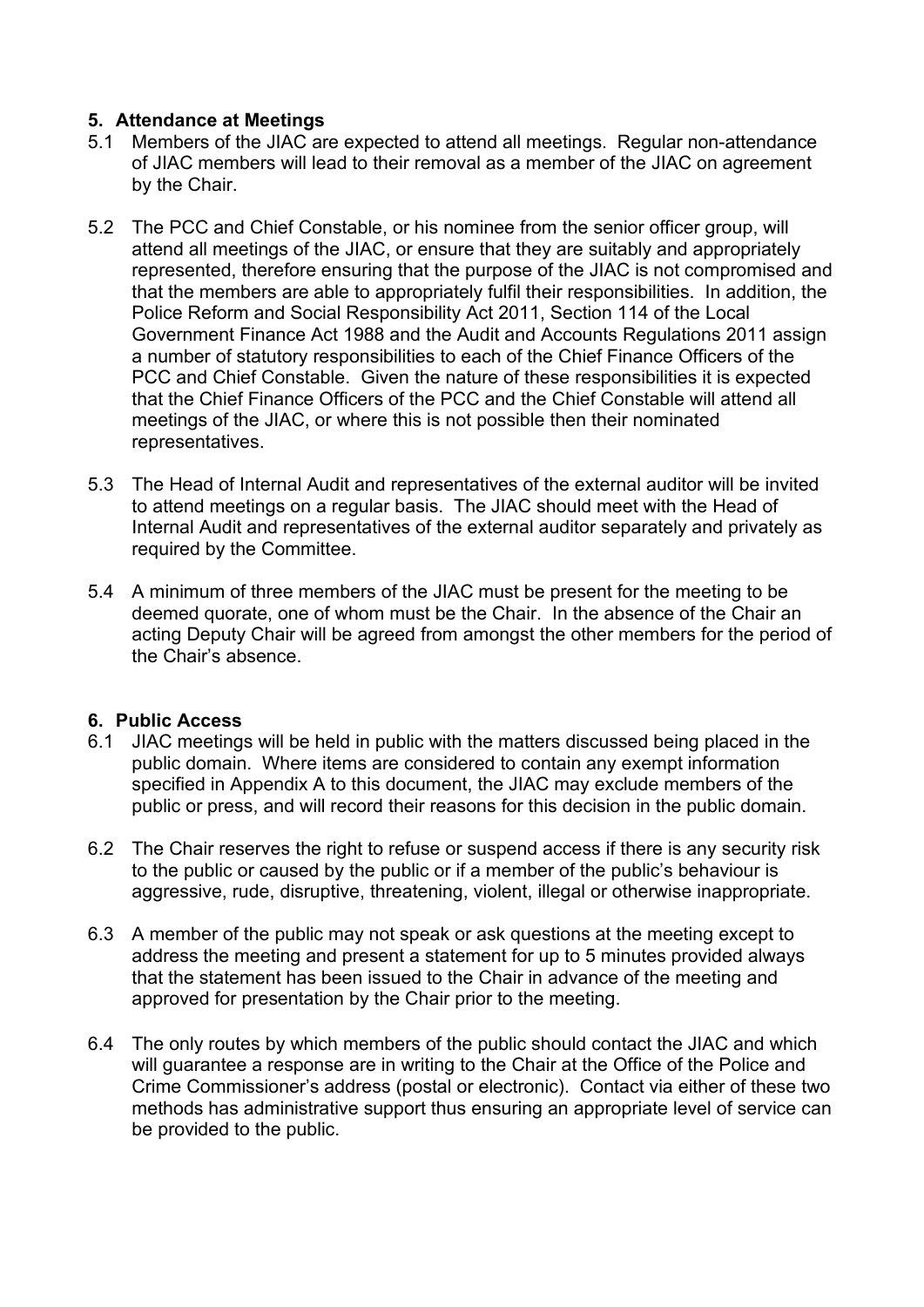6.5 The JIAC may hold private informal meetings, eg. for briefing and training purposes without any non-members present if it so decides. Formal decisions cannot be taken at such meetings.

#### **7. Access**

7.1 The Chief Finance Officers, the Monitoring Officer, Head of Internal Audit and the representative of external auditor of the PCC and Chief Constable will have free and confidential access to the Chair of the JIAC.

### **8. Minutes of Meetings**

- 8.1 The clerk of the JIAC will record the names of those present at the meeting, write minutes, including the key points and decisions of all JIAC meetings, along with any actions stemming from discussion that need to be taken before the next meeting. The minutes of the previous meeting must be approved by the JIAC and signed by the chair as a true record at each meeting.
- 8.2 The clerk of the JIAC will establish, at the beginning of each meeting, the existence of any conflicts of interest and minute them accordingly.
- 8.3 The minutes of the JIAC will be placed in the public domain as soon as they have been approved and signed by the Chair, excluding any exempt information set out in Appendix A to this document.

#### **9. Reporting**

- 9.1 The JIAC will, having regard to best governance practice, keep its terms of reference under review and make any changes deemed necessary in consultation with the PCC and Chief Constable.
- 9.2 The JIAC will annually review its own performance, including input from the PCC and the Chief Constable, to ensure it is fulfilling its terms of reference and operating effectively. In doing so it will make any recommendations for change to the PCC and Chief Constable.